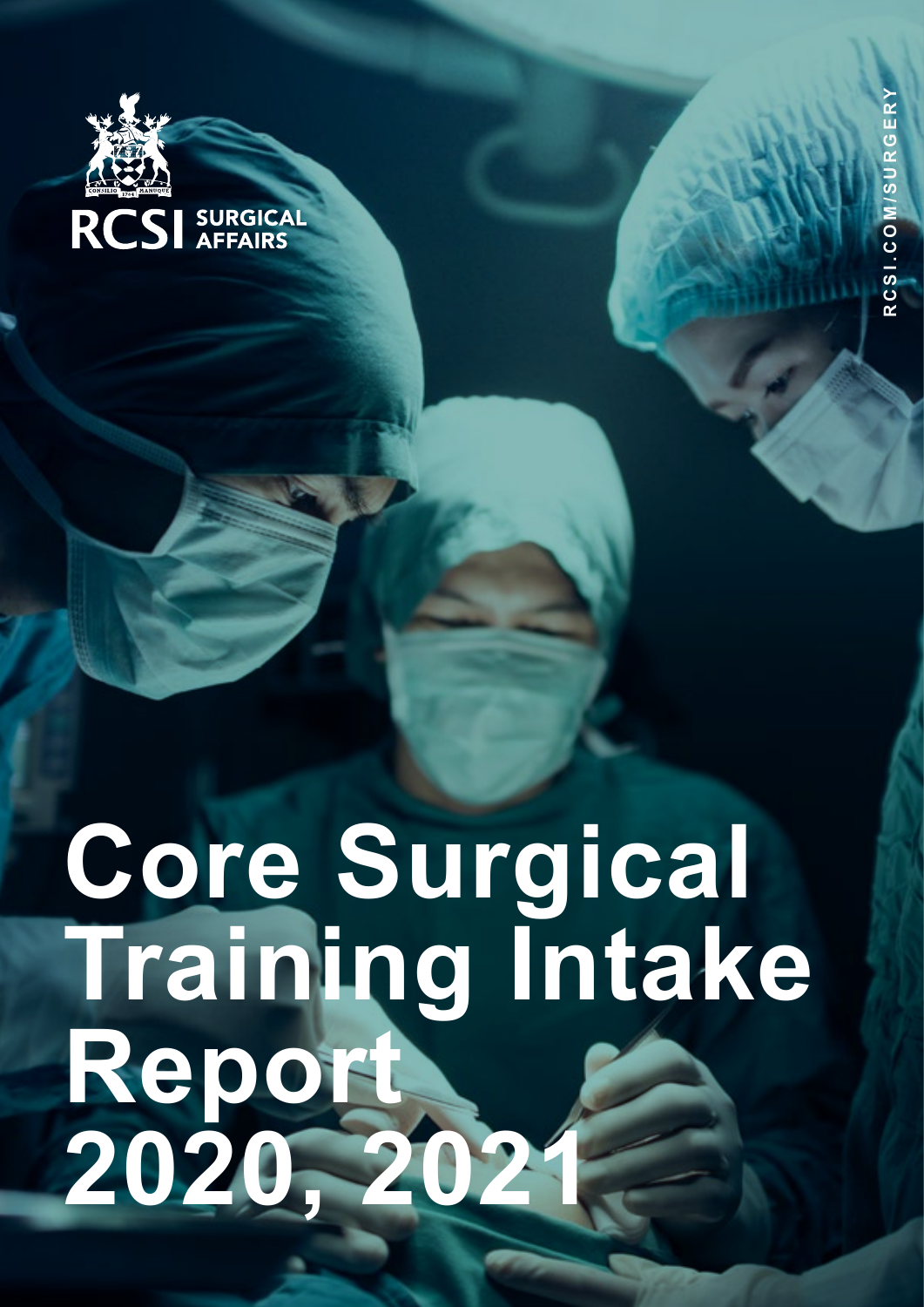| Document Title Core Surgical Training Intake Report 2020 - 2021<br><b>Document Title</b> |                      |                                  |                                          |                                        |                    |
|------------------------------------------------------------------------------------------|----------------------|----------------------------------|------------------------------------------|----------------------------------------|--------------------|
| <b>Revision Level</b>                                                                    | <b>Revision Date</b> | <b>Document</b><br><b>Number</b> | <b>Description of</b><br><b>Revision</b> | <b>Document</b><br><b>Owner/Author</b> | <b>Approved By</b> |
| <b>DRAFT</b>                                                                             | 26/10/2021           | <b>QMS TBC</b>                   | Initial draft                            | CMcG/SG                                |                    |
| <b>Rev 01</b>                                                                            |                      | QMS TBC                          | Updated to<br>formal report              | CMcG/SG                                | <b>ISPTC</b>       |
|                                                                                          |                      |                                  |                                          |                                        |                    |

#### **About this report**

This report provides a highlevel statical overview of candidates applying and appointed to Core Surgical Training and who were appointment onto the programme in each year.

The data is based on information provided at the time of application & offer and presented at a point in time.

The report is factual in content and to help those with an interest in surgery to understand, promote and highlight the basic demographics of those who have applied and been appointed to Core Surgical Trianing (CST).

This report is updated year on year with the most recent information and is subject to change based on policy changes and reviews as per the Health Service Executive, and the Irish Surgical Postgraduate Training Committee of RCSI.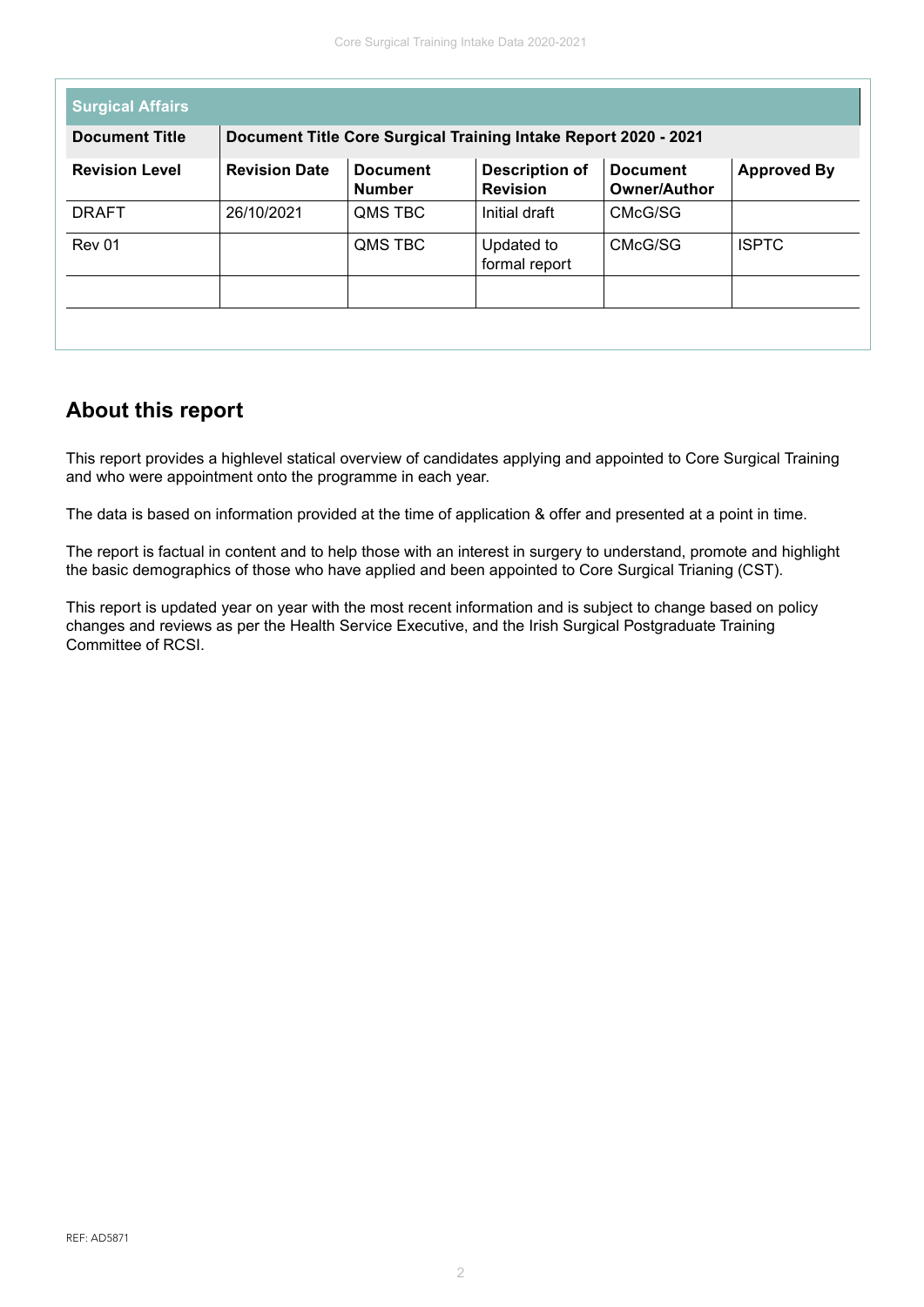#### **Table 1 SUMMARY OF CST INTAKE NUMBER BY YEAR**

| <b>CST INTAKE APPLICATIONS BY YEAR</b> |     |  |  |  |
|----------------------------------------|-----|--|--|--|
| 2017                                   | 111 |  |  |  |
| 2018                                   | 110 |  |  |  |
| 2019                                   | 120 |  |  |  |
| 2020                                   | 162 |  |  |  |
| 2021                                   | 250 |  |  |  |

#### **Table 2 SUMMARY OF CST INTAKE**

| <b>CST Intake</b>                                       | 2020 | 2021        |
|---------------------------------------------------------|------|-------------|
| Applicants                                              | 162  | 250         |
| Shortlisted                                             | 135  | 232         |
| Ineligible / Not Shortlisted                            | 27   | 18          |
| Interviewed                                             | 130  | 212         |
| First-round offers                                      | 60   | 80          |
| Withdrew                                                | 4    | $\mathbf 0$ |
| Did not attend an interview                             | 1    | 18          |
| Commencing from previous intake<br>(illness, mat leave) | 0    | $\mathbf 0$ |
| Below the desired quality standard                      | 0    | 142         |
| Accepted First round Offers                             | 59   | 77          |
| Accepted Second round Offers                            | 1    | 3           |

# **Table 3 GENDER DEMOGRAPHICS**

| <b>GENDER DIVERSITY SPREAD 2013-21</b> |                         |               |                         |               |  |
|----------------------------------------|-------------------------|---------------|-------------------------|---------------|--|
|                                        | <b>CST APPLICATIONS</b> |               | <b>CST APPOINTMENTS</b> |               |  |
|                                        | <b>MALE</b>             | <b>FEMALE</b> | <b>MALE</b>             | <b>FEMALE</b> |  |
| 2013                                   | 65%                     | 35%           | 64%                     | 36%           |  |
| 2014                                   | 60%                     | 40%           | 54%                     | 46%           |  |
| 2015                                   | 66%                     | 34%           | 62%                     | 38%           |  |
| 2016                                   | 70%                     | 30%           | 66%                     | 34%           |  |
| 2017                                   | 72%                     | 28%           | 75%                     | 27%           |  |
| 2018                                   | 59%                     | 41%           | 65%                     | 35%           |  |
| 2019                                   | 60%                     | 40%           | 59.9%                   | 40.1%         |  |
| 2020                                   | 52%                     | 48%           | 56.7%                   | 43.3%         |  |
| 2021                                   | 59%                     | 41%           | 53.7%                   | 46.3%         |  |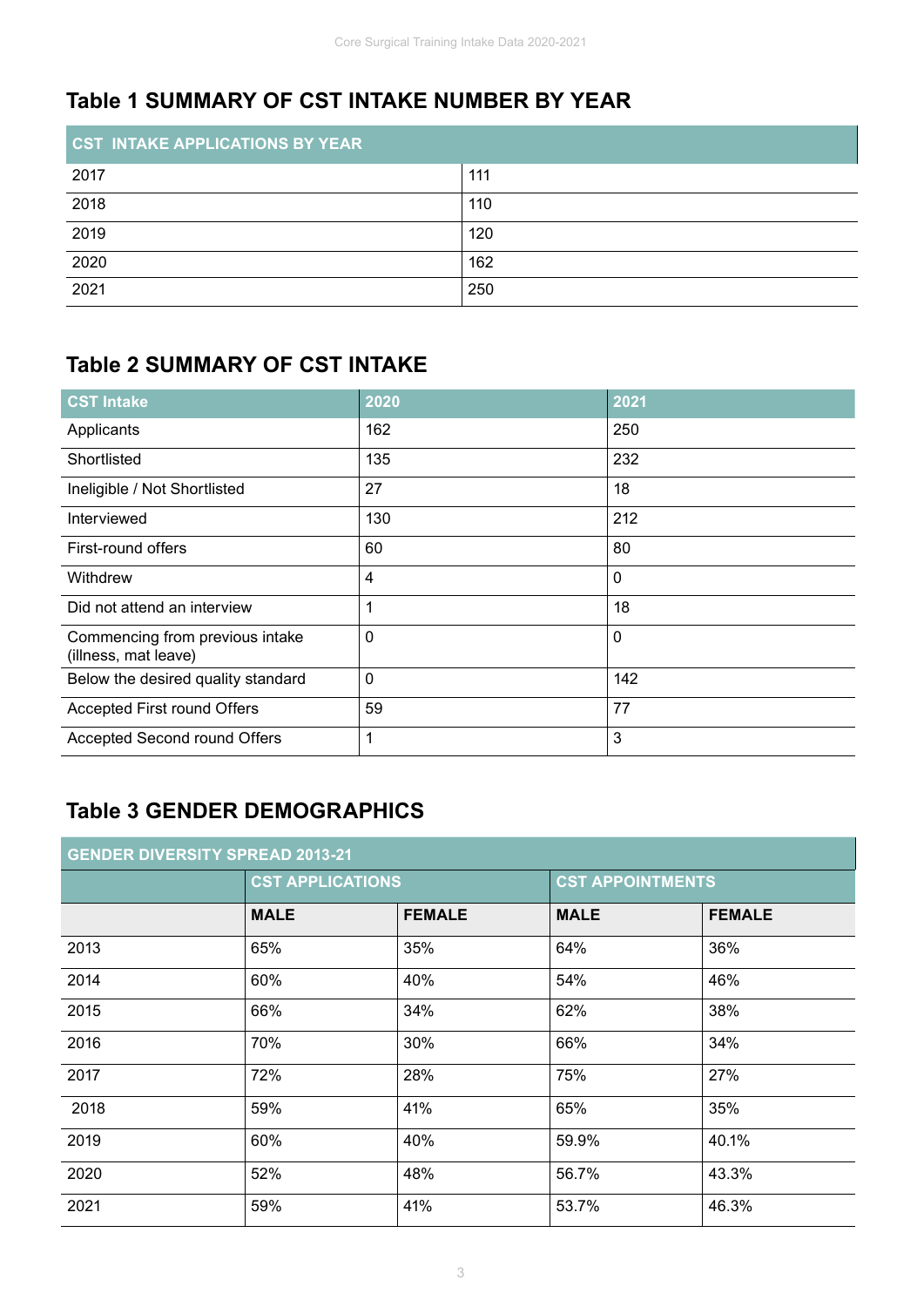#### **Table 4 GEOGRAPHIC BREAKDOWN OF APPLICATIONS**

| <b>Country</b>       | 2020 Number of<br><b>Applications</b> | 2020 Offers | 2021 Number of<br><b>Applications</b> | 2021 Offers    |
|----------------------|---------------------------------------|-------------|---------------------------------------|----------------|
| Ireland              | 106                                   | 56          | 125                                   | 67             |
| Belguim              | $\mathbf 1$                           |             |                                       |                |
| Canada               | $\overline{\mathbf{4}}$               | $\mathbf 1$ | 13                                    | $\overline{2}$ |
| Malaysia             | 5                                     |             | 12                                    | $\overline{4}$ |
| Sudan                | $\mathsf 3$                           |             | 12                                    |                |
| Saudi Arabia         | $\sqrt{2}$                            |             | $\bf 8$                               |                |
| India                | $\mathsf 3$                           |             | $\,6\,$                               |                |
| Trinidad and Tobago  | $\sqrt{2}$                            |             | $\overline{5}$                        | $\mathbf{1}$   |
| Indonesia            | $\mathbf 1$                           |             |                                       |                |
| Italy                |                                       |             | $\overline{5}$                        |                |
| United Kingdom       | $\overline{\mathbf{4}}$               | $\mathbf 1$ | $\sqrt{5}$                            | $\mathbf 1$    |
| Nigeria              | $\overline{\mathbf{4}}$               |             | $\overline{\mathbf{4}}$               |                |
| Pakistan             | $\sqrt{2}$                            |             | $\overline{\mathbf{4}}$               |                |
| Spain                | $\sqrt{5}$                            |             | 3                                     |                |
| Hong Kong            | 1                                     |             | $\mathsf 3$                           | $\mathbf{1}$   |
| Jordan               | $\mathsf 3$                           |             | 3                                     | $\mathbf 1$    |
| Egypt                |                                       |             | $\overline{2}$                        |                |
| <b>United States</b> |                                       |             | $\overline{2}$                        |                |
| Greece               | $\overline{\mathbf{4}}$               | $\mathbf 1$ | $\overline{2}$                        |                |
| Portugal             | $\mathbf{1}$                          |             | $\overline{2}$                        |                |
| Latvia               | 1                                     | 1           | 1                                     |                |
| Palestine, State of  |                                       |             | $\mathbf{1}$                          |                |
| France               |                                       |             | $\mathbf 1$                           | $\mathbf 1$    |
| Iran                 | 1                                     |             | $\mathbf{1}$                          |                |
| Romainia             | $\sqrt{2}$                            |             |                                       |                |
| Solivenia            | $\overline{2}$                        |             |                                       |                |
| South Africa         |                                       |             | $\mathbf 1$                           |                |
| Lebanon              |                                       |             | 1                                     |                |
| Singapore            | 1                                     |             | $\mathbf 1$                           |                |
| Guatemala            |                                       |             | $\mathbf{1}$                          |                |
| Iraq                 | $\overline{\mathbf{4}}$               |             | $\mathbf 1$                           |                |
| Cyprus               |                                       |             | $\mathbf{1}$                          | $\mathbf 1$    |
| Syrian Arab Republic |                                       |             | $\mathbf 1$                           |                |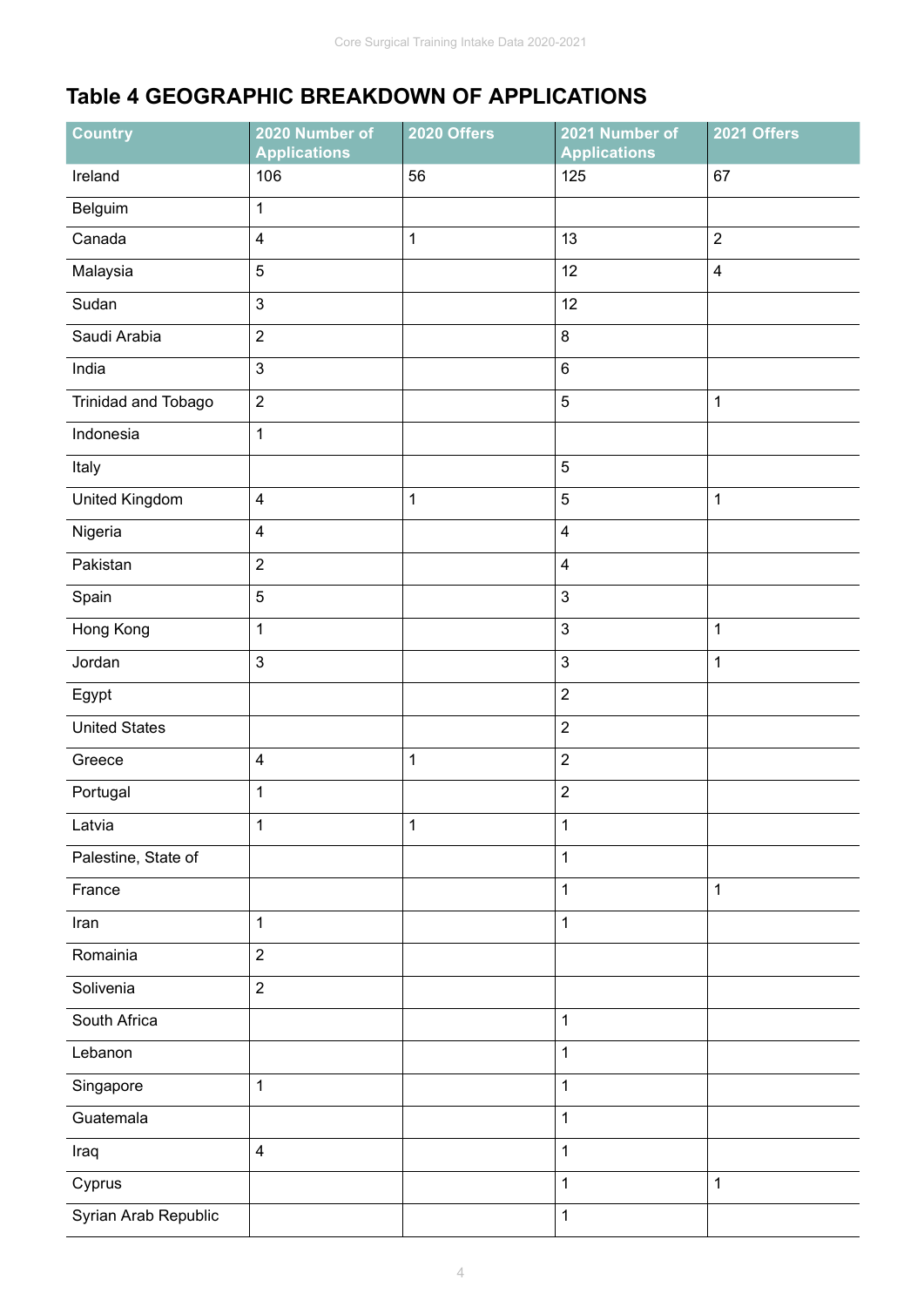| Oman               |     |    |     |    |
|--------------------|-----|----|-----|----|
| Japan              |     |    |     |    |
| Czech Republic     |     |    |     |    |
| <b>Bulgaria</b>    |     |    |     |    |
| Korea, Republic of |     |    |     |    |
| <b>Total</b>       | 162 | 60 | 232 | 80 |

#### **Table 5 AGE PROFILE**

|               | <b>Application</b> | <b>At Offer</b> |
|---------------|--------------------|-----------------|
| MEAN AGE 2018 | 28.4               | 27.0            |
| MEAN AGE 2019 | 28.2               | 27.7            |
| MEAN AGE 2020 | 27.0               | 27.0            |
| MEAN AGE 2021 | 28.8               | 27.4            |

#### **Table 6 APPLICANT MRCS STATUS**

| <b>Total</b> | 2020<br><b>At Application</b> | 2020<br>At Offer | 2021<br><b>At Application</b> | 2021<br><b>At Offer</b> |
|--------------|-------------------------------|------------------|-------------------------------|-------------------------|
| Part A       | 38 (23%)                      | 25 (41.6%)       | 43 (17%)                      | 21 (27.5%)              |
| Part B       | $7(4.3\%)$                    | $4(6.6\%)$       | 11 $(4%)$                     | 4(5%)                   |
| <b>Total</b> | 162                           | 60               | 250                           | 80                      |

### **Table 7 APPLICANT DEGREE ENTRY METHOD**

| <b>Degree Entry Route</b>         | 2020<br>% Application | 2020<br>% At Offer | 2021<br>% At Application | 2021<br>% At Offer |
|-----------------------------------|-----------------------|--------------------|--------------------------|--------------------|
| <b>CAO Direct Entry</b>           | 36%                   | 58%                | 27%                      | 40%                |
| CAO - Graduate entrant            | 20%                   | 14%                | 20%                      | 30%                |
| CAO-School leaver<br>entrant      | 7%                    | 13%                | 4%                       | 6%                 |
| International entrant -<br>non-EU | 19%                   | 2%                 | 29%                      | 13%                |
| International entrant -<br>EU     | 7%                    | 5%                 | 7%                       | $1\%$              |
| Other                             | 7%                    | 5%                 | 10%                      | 5%                 |
| CAO - Mature entrant              | $1\%$                 | 3%                 | 3%                       | 5%                 |
| <b>Total</b>                      | 162                   | 60                 | 250                      | 80                 |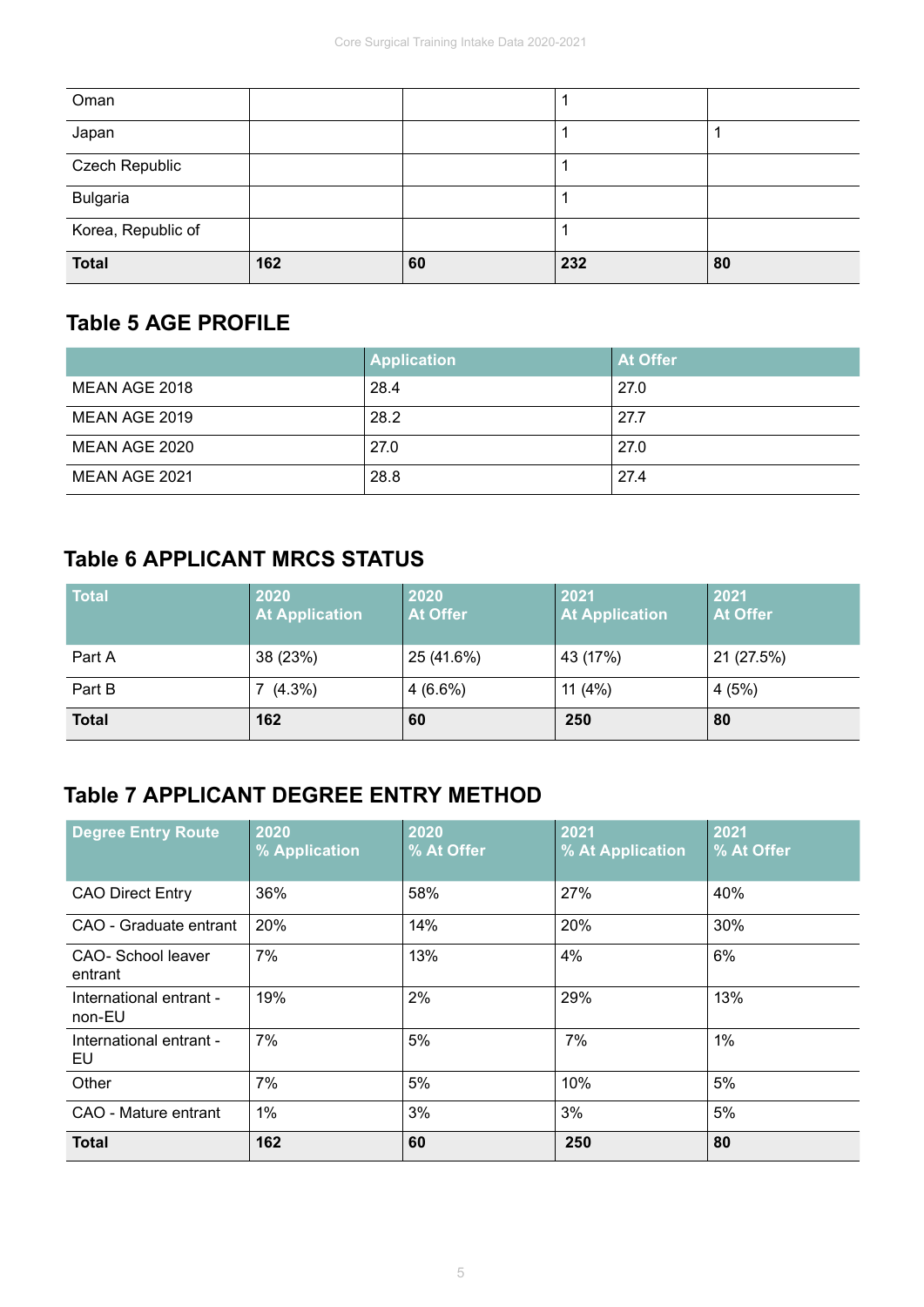# **Table 8 APPLICANT MEDICAL DEGREE UNIVERSITY**

| <b>Medical University</b>                        | 2020<br>% Application | 2020<br>% At Offer | 2021<br>% At Application | 2021<br>% t Offer |
|--------------------------------------------------|-----------------------|--------------------|--------------------------|-------------------|
| The Royal College of<br>Surgeons in Ireland      | 19.8%                 | 15%                | 22.4%                    | 26.25%            |
| <b>Trinity College Dublin</b>                    | 16.7%                 | 16.7%              | 15.2%                    | 25%               |
| University of Limerick                           | 6.8%                  | 3.3%               | 11.2%                    | 17.5%             |
| <b>University College</b><br><b>Dublin</b>       | 12.3%                 | 18.3%              | 8.4%                     | 8.75%             |
| <b>National University Of</b><br>Ireland, Galway | 14.2%                 | 23.3%              | 8%                       | 11.25%            |
| <b>University College Cork</b>                   | 8%                    | 15%                | 6.8%                     | 7.5%              |
| <b>QUB</b>                                       | 1.2%                  | 1.7%               | .4%                      | $\Omega$          |
| Other                                            | 21.0%                 | 6.7%               | 27.6%                    | 3.75%             |

# **Table 9 YEARS POST MEDICAL DEGREE**

| 2021 Intake                           | $\%$               | $\frac{9}{6}$ |
|---------------------------------------|--------------------|---------------|
| <b>Medical School Graduation Year</b> | <b>Application</b> | <b>Offer</b>  |
| 2020                                  | 32.76%             | 32.5%         |
| 2019                                  | 22.41%             | 27.5%         |
| 2018                                  | 18.53%             | 25%           |
| 2017                                  | 8.19%              | 8.75%         |
| 2016                                  | 5.60%              | 5%            |
| 2014                                  | 3.02%              | 1.25%         |
| 2015                                  | 2.59%              | $0\%$         |
| 2012                                  | 2.16%              | $0\%$         |
| 2011                                  | 1.29%              | $0\%$         |
| 2013                                  | 1.29%              | $0\%$         |
| 2009                                  | 0.86%              | $0\%$         |
| 2021                                  | 0.43%              | 0%            |
| 2008                                  | 0.43%              | $0\%$         |
| 2010                                  | 0.43%              | $0\%$         |
| <b>Total</b>                          | 100.00%            | 100.00%       |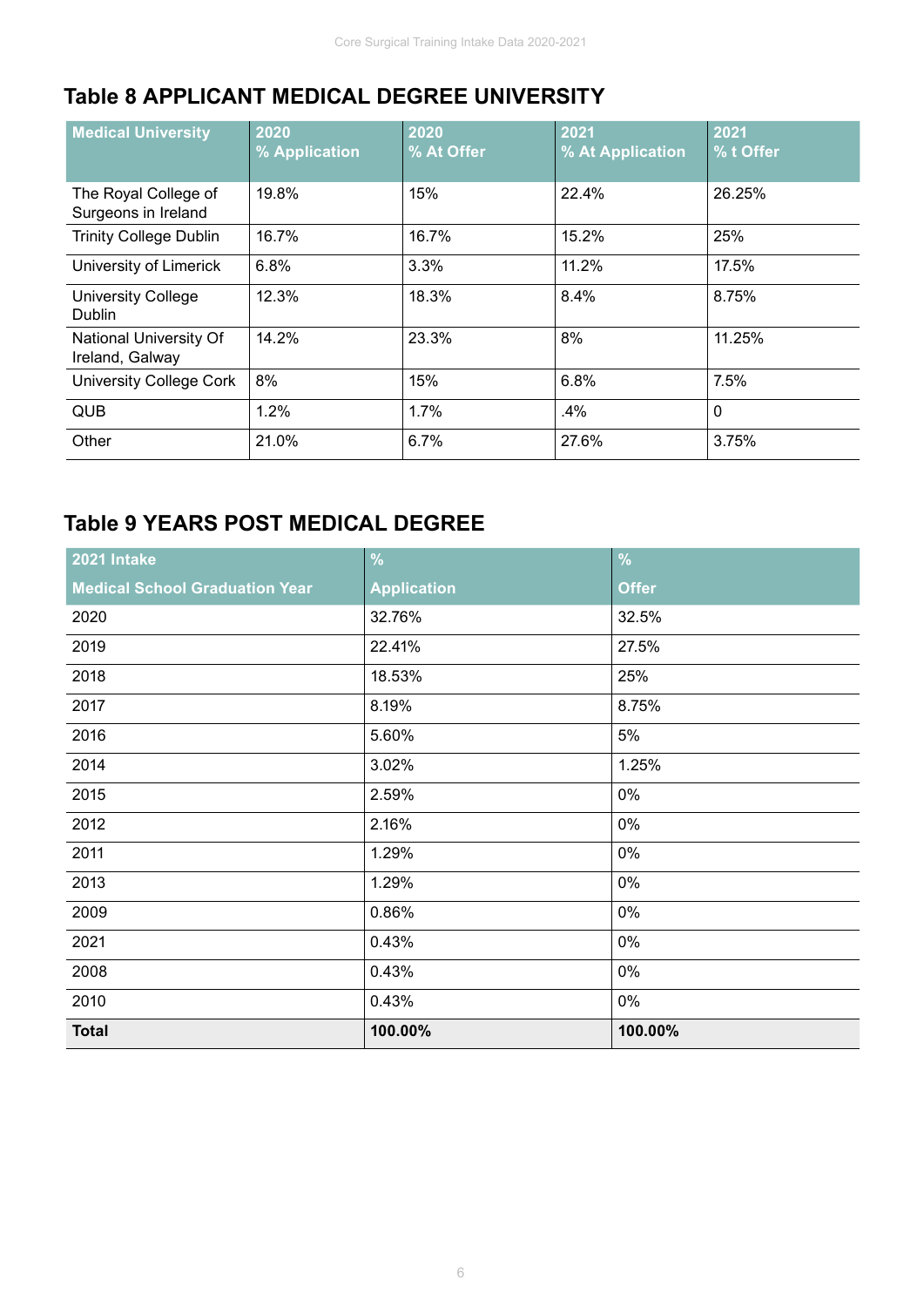| 2020 Intake                           | $\frac{9}{6}$      | $\frac{0}{0}$ |
|---------------------------------------|--------------------|---------------|
| <b>Medical School Graduation Year</b> | <b>Application</b> | <b>Offer</b>  |
| 2019                                  | 29.61%             | 22.22%        |
| 2018                                  | 38.81%             | 49.21%        |
| 2017                                  | 17.11%             | 20.63%        |
| 2016                                  | 6.00%              | 7.94%         |
| 2015                                  | 3.29%              | 0%            |
| 2014                                  | 2.00%              | 0%            |
| 2013                                  | 0.66%              | 0%            |
| 2011                                  | 0.66%              | 0%            |
| <b>Total</b>                          | 100.00%            | 100.00%       |

# **Table 10 Non-EU Rank @ Offers**

|                                               | 2020 Count of Nationality (60) | 2021 Count of Nationality (80) |
|-----------------------------------------------|--------------------------------|--------------------------------|
| Rank of the top three Non-EU<br>Candidates    | 3, 11, 47                      | 10, 16, 29                     |
| Number of Non EU candidates in (60) &<br>(80) | 4                              | -17                            |